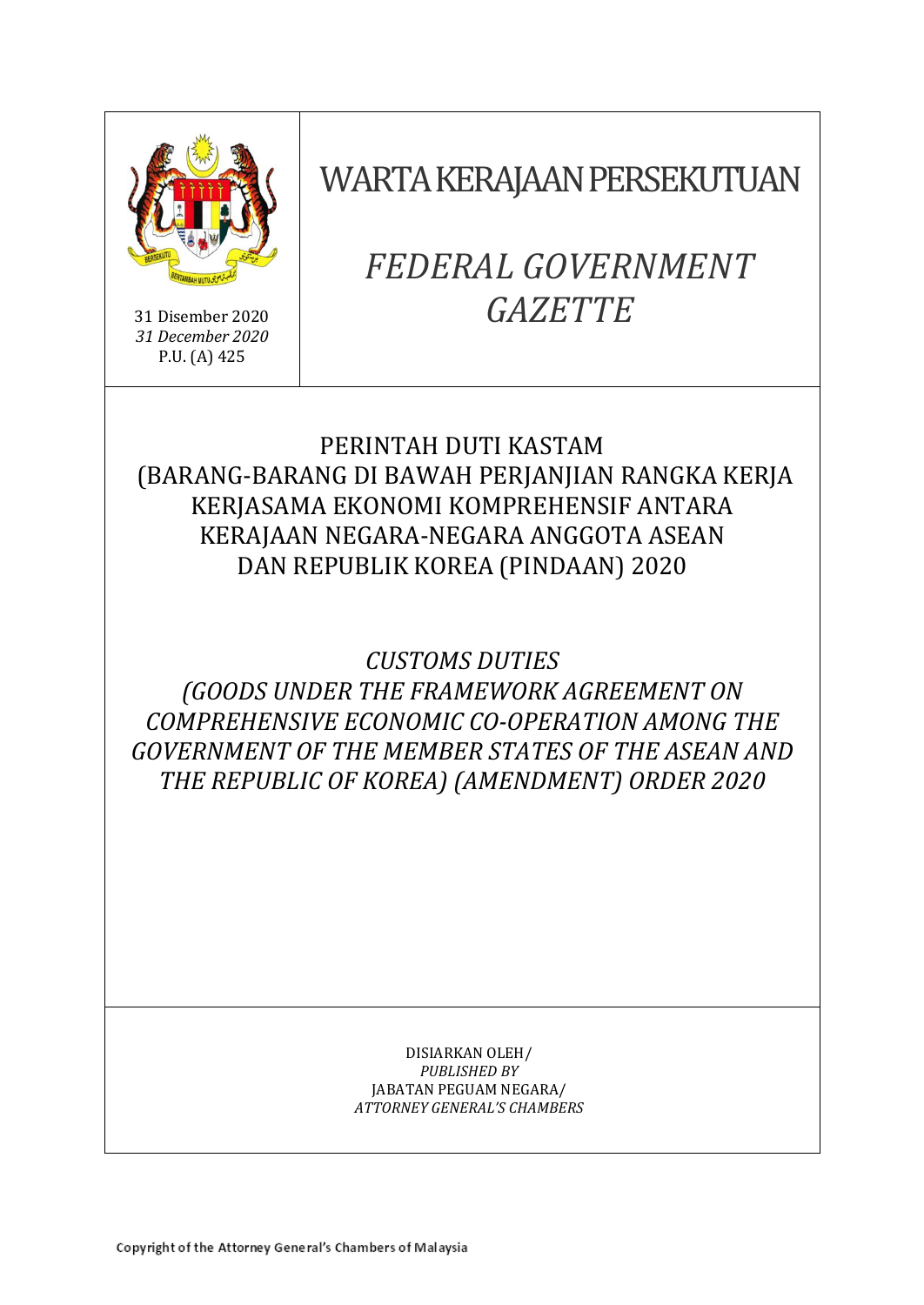#### AKTA KASTAM 1967

#### PERINTAH DUTI KASTAM (BARANG-BARANG DI BAWAH PERJANJIAN RANGKA KERJA KERJASAMA EKONOMI KOMPREHENSIF ANTARA KERAJAAN NEGARA-NEGARA ANGGOTA ASEAN DAN REPUBLIK KOREA) (PINDAAN) 2020

PADA menjalankan kuasa yang diberikan oleh subseksyen 11(1) Akta Kastam 1967 [*Akta 235*], Menteri membuat perintah yang berikut:

#### **Nama dan permulaan kuat kuasa**

1. (1) Perintah ini bolehlah dinamakan **Perintah Duti Kastam (Barang-Barang di bawah Perjanjian Rangka Kerja Kerjasama Ekonomi Komprehensif antara Kerajaan Negara-Negara Anggota ASEAN dan Republik Korea) (Pindaan) 2020.**

(2) Perintah ini mula berkuat kuasa pada 1 Januari 2021.

#### **Pindaan Jadual Kedua**

2. Perintah Duti Kastam (Barang-Barang di bawah Perjanjian Rangka Kerja Kerjasama Ekonomi Komprehensif antara Kerajaan Negara-Negara Anggota ASEAN dan Republik Korea) 2020 [*P.U. (A) 202/2020*] dipinda dalam Jadual Kedua—

*(a)* berhubung dengan subkepala 3824.99, dengan menggantikan subkepala 3824.99.99 00 dan butir-butir yang berhubungan dengannya dengan subkepala dan butir-butir yang berikut:

| Heading | Subheading  | Description | Unit of<br>Quantity | Rate of Import<br>Duty by %<br>under AKFTA<br>2020 and<br>subsequent<br>years |
|---------|-------------|-------------|---------------------|-------------------------------------------------------------------------------|
| (1)     |             | [3]         | $^{4}$              | ์5)                                                                           |
|         | "3824.99.99 | )ther :     |                     |                                                                               |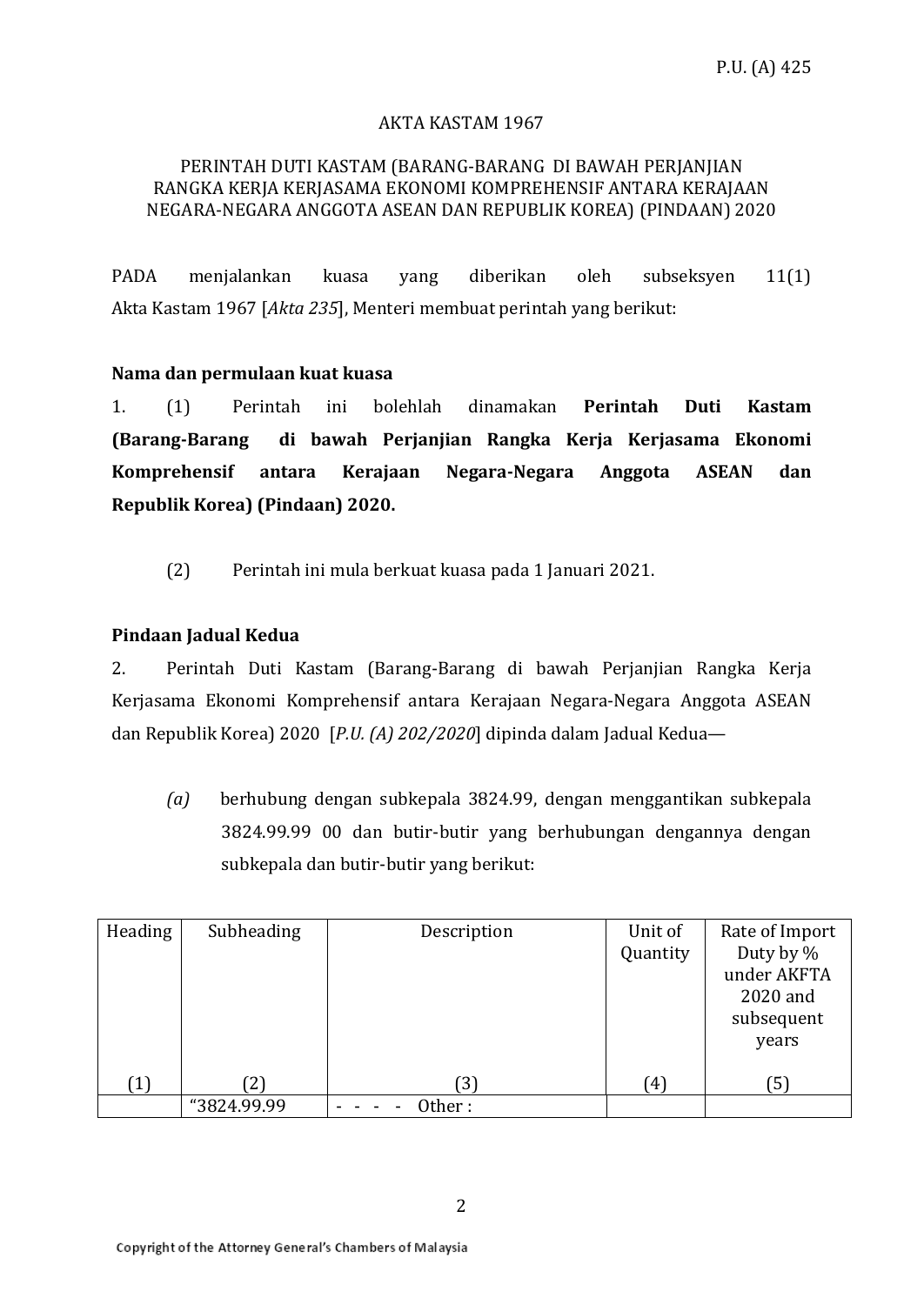| Heading | Subheading    | Description          | Unit of          | Rate of Import |
|---------|---------------|----------------------|------------------|----------------|
|         |               |                      | Quantity         | Duty by %      |
|         |               |                      |                  | under AKFTA    |
|         |               |                      |                  | 2020 and       |
|         |               |                      |                  | subsequent     |
|         |               |                      |                  | years          |
|         |               |                      |                  |                |
| (1)     | ′2)           | (3)                  | $\left(4\right)$ | (5)            |
|         | 3824.99.99 10 | Preparation<br>of a  | kg               | $\theta$       |
|         |               | kind<br>used<br>for  |                  |                |
|         |               | smoking<br>through   |                  |                |
|         |               | electronic cigarette |                  |                |
|         |               | electric<br>and      |                  |                |
|         |               | vaporising device,   |                  |                |
|         |               | in form of liquid or |                  |                |
|         |               | gel, not containing  |                  |                |
|         |               | nicotine             |                  |                |
|         | 3824.99.99 90 | <b>Other</b>         | kg               | $0$ ";         |

*(b)* berhubung dengan subkepala 8543.70, dengan menggantikan subkepala 8543.70.90 00 dan butir-butir yang berhubungan dengannya dengan subkepala dan butir-butir yang berikut:

| Heading | Subheading                   | Description                                                                        | Unit of<br>Quantity | Rate of Import<br>Duty by %<br>under AKFTA<br>2020 and<br>subsequent<br>years |
|---------|------------------------------|------------------------------------------------------------------------------------|---------------------|-------------------------------------------------------------------------------|
| (1)     | (2)                          | (3)                                                                                | (4)                 | (5)                                                                           |
|         | "8543.70.90<br>8543.70.90 10 | Other:<br>Electronic cigarettes and<br>$\blacksquare$<br>similar personal electric | $\mathbf{u}$        | $\boldsymbol{0}$                                                              |
|         | 8543.70.90 90                | vaporising devices<br><b>Other</b>                                                 | u                   | $0$ "; dan                                                                    |

*(c)* berhubung dengan kepala 96.14, dengan menggantikan subkepala 9614.00.90 00 dan butir-butir yang berhubungan dengannya dengan subkepala dan butir-butir yang berikut: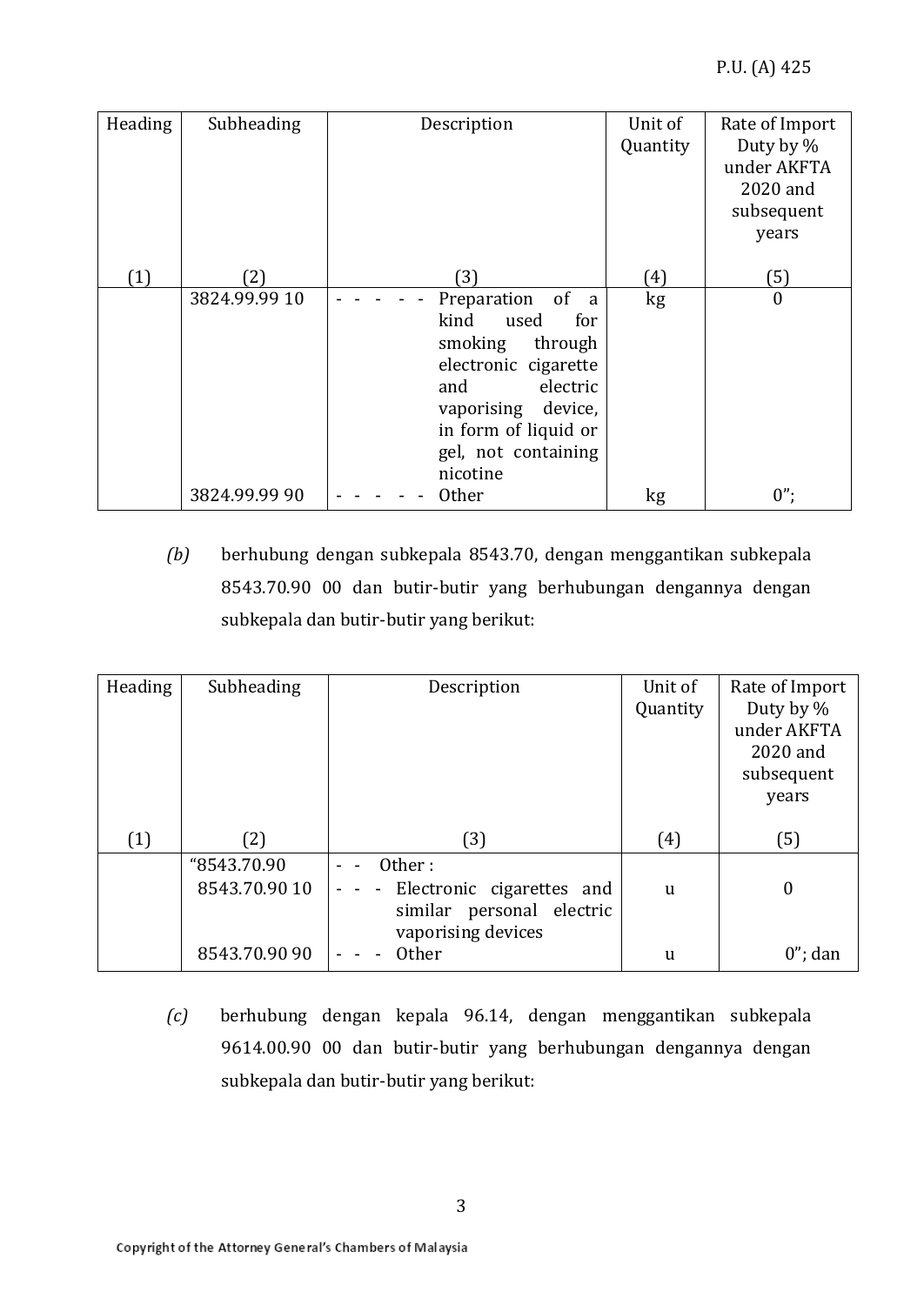| Heading | Subheading    | Description                                                                        | Unit of<br>Quantity | Rate of Import<br>Duty by %<br>under AKFTA<br>2020 and<br>subsequent<br>years |
|---------|---------------|------------------------------------------------------------------------------------|---------------------|-------------------------------------------------------------------------------|
| (1)     | (2)           | (3)                                                                                | (4)                 | (5)                                                                           |
|         | "9614.00.90   | - Other:                                                                           |                     |                                                                               |
|         | 9614.00.90 10 | (including)<br>Smoking<br>pipes<br>$\blacksquare$<br>$\blacksquare$<br>pipe bowls) | kg                  | $\boldsymbol{0}$                                                              |
|         | 9614.00.90 90 | <b>Other</b><br>$\overline{\phantom{0}}$                                           | kg                  | $0$ ".                                                                        |

Dibuat 31 Disember 2020 [MOF.TAX(S)700- 1/1/7 JLD.6; PN(PU2)338/LXI]

### DATO' SRI TENGKU ZAFRUL BIN TENGKU ABDUL AZIZ  *Menteri Kewangan*

[*Akan dibentangkan di Dewan Rakyat menurut subseksyen 11(2) Akta Kastam 1967*]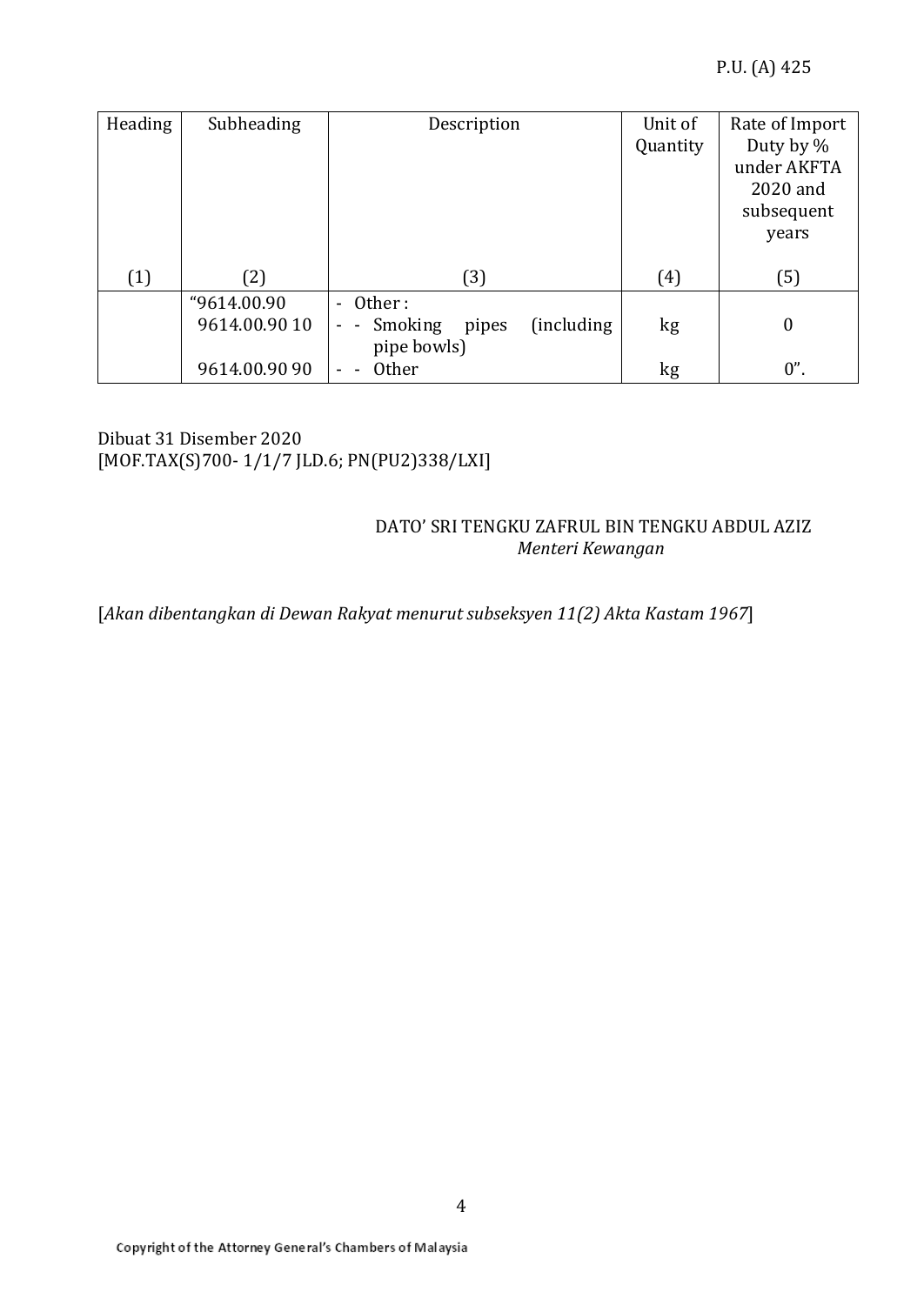#### CUSTOMS ACT 1967

#### CUSTOMS DUTIES (GOODS UNDER THE FRAMEWORK AGREMENT ON COMPREHENSIVE ECONOMIC CO-OPERATION AMONG THE GOVERNMENT OF THE MEMBER STATES OF THE ASEAN AND THE REPUBLIC OF KOREA) (AMENDMENT) ORDER 2020

IN exercise of the power conferred by subsection 11(1) of the Customs Act 1967 [*Act 235*], the Minister makes the following order:

#### **Citation and commencement**

1. (1) This order may be cited as the **Customs Duties (Goods under the Framework Agreement on Comprehensive Economic Co-operation among the Government of the Member States of the ASEAN and the Republic of Korea) (Amendment) Order 2020.**

(2) This Order comes into operation on 1 January 2021.

#### **Amendment of Second Schedule**

2. The Customs Duties (Goods under the Framework Agreement on Comprehensive Economic Co-operation among the Government of the Member States of the ASEAN and the Republic of Korea) Order 2020 [*P.U. (A) 202/2020*] is amended in the Second Schedule—

*(a)* in relation to subheading 3824.99, by substituting for subheading 3824.99.99 00 and the particulars relating to it the following subheadings and particulars:

| Heading | Subheading  | Description | Unit of  | Rate of Import |
|---------|-------------|-------------|----------|----------------|
|         |             |             | Quantity | Duty by %      |
|         |             |             |          | under AKFTA    |
|         |             |             |          | 2020 and       |
|         |             |             |          | subsequent     |
|         |             |             |          | years          |
|         |             |             |          |                |
| (1)     | 21          | 3)          | (4)      | ์5)            |
|         | "3824.99.99 | Other :     |          |                |

5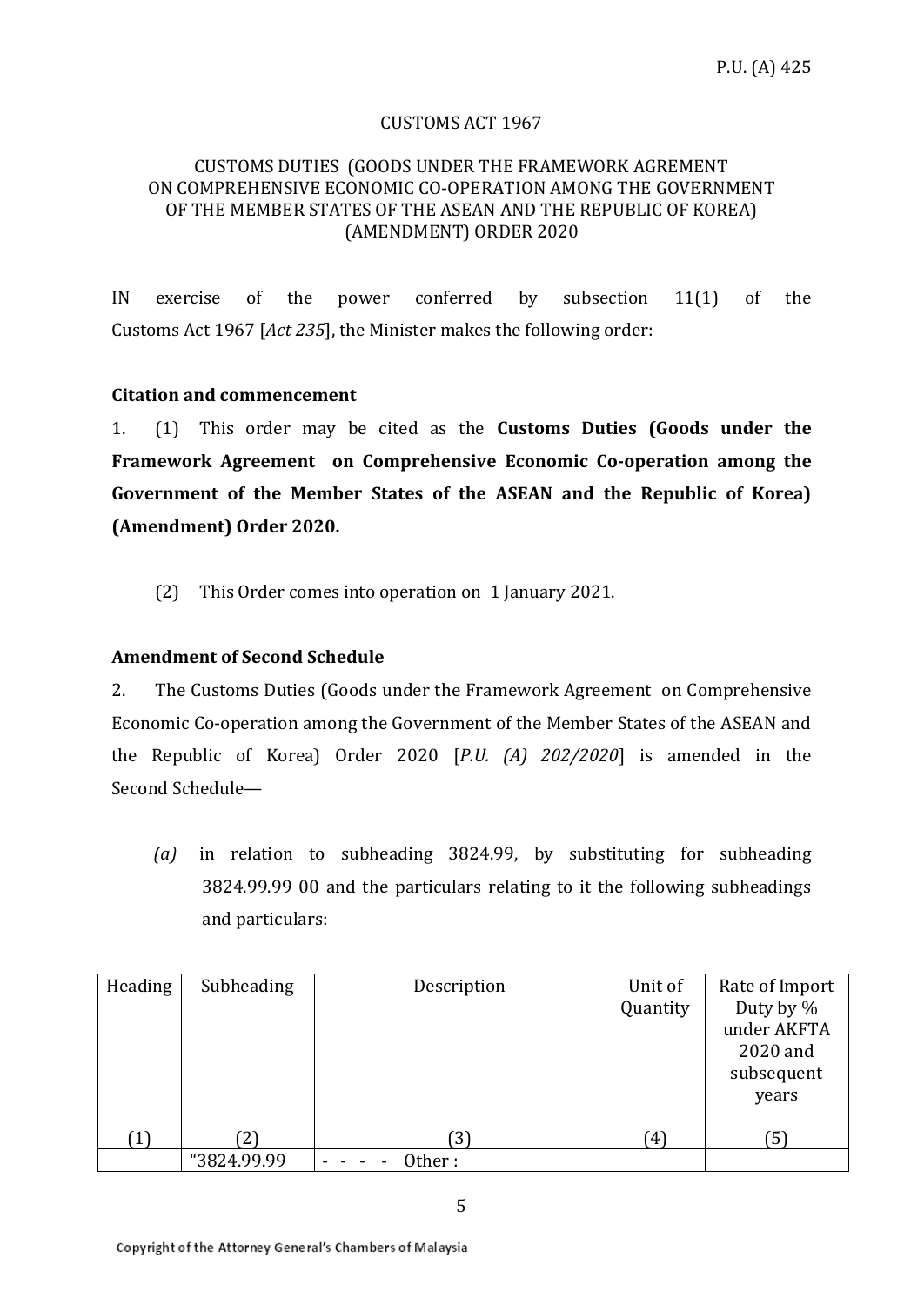| Heading | Subheading    | Description            | Unit of  | Rate of Import |
|---------|---------------|------------------------|----------|----------------|
|         |               |                        | Quantity | Duty by %      |
|         |               |                        |          | under AKFTA    |
|         |               |                        |          | 2020 and       |
|         |               |                        |          | subsequent     |
|         |               |                        |          | years          |
|         |               |                        |          |                |
| (1)     | 21            | (3)                    | 4)       | 5)             |
|         | 3824.99.99 10 | Preparation of a kind  | kg       | $\mathbf{0}$   |
|         |               | used for smoking       |          |                |
|         |               | through electronic     |          |                |
|         |               | cigarette and electric |          |                |
|         |               | vaporising device, in  |          |                |
|         |               | form of liquid or      |          |                |
|         |               | gel, not containing    |          |                |
|         |               | nicotine               |          |                |
|         | 3824.99.99 90 | <b>Other</b>           | kg       | $0$ ";         |

*(b)* in relation to subheading 8543.70, by substituting for subheading 8543.70.90 00 and the particulars relating to it the following subheadings and particulars:

| Heading | Subheading    | Description                   | Unit of  | Rate of Import |
|---------|---------------|-------------------------------|----------|----------------|
|         |               |                               | Quantity | Duty by %      |
|         |               |                               |          | under AKFTA    |
|         |               |                               |          | 2020 and       |
|         |               |                               |          | subsequent     |
|         |               |                               |          | years          |
|         |               |                               |          |                |
| (1)     | (2)           | (3)                           | (4)      | (5)            |
|         | "8543.70.90   | Other:                        |          |                |
|         | 8543.70.90 10 | - - Electronic cigarettes and | u        | 0              |
|         |               | similar personal electric     |          |                |
|         |               | vaporising devices            |          |                |
|         | 8543.70.90 90 | <b>Other</b>                  | <b>u</b> | $0$ "; and     |

*(c)* in relation to heading 96.14, by substituting for subheading 9614.00.90 00 and the particulars relating to it the following subheadings and particulars: